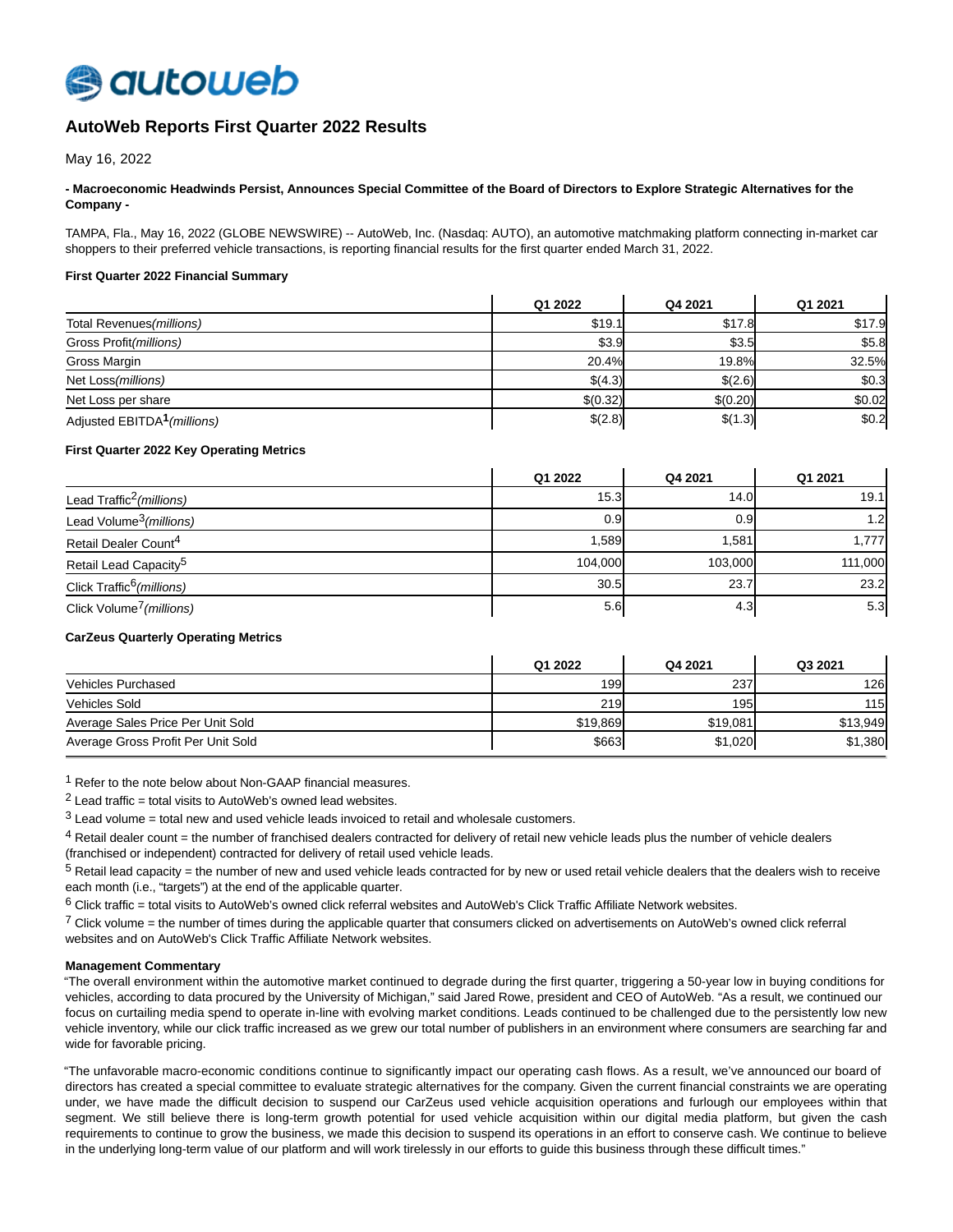#### **Going Concern and Review of Strategic Alternatives**

As disclosed in the company's Form 10-Q for the first quarter ended March 31, 2022, as a result of the company's cash and liquidity position and other factors disclosed in the Form 10-Q, management has concluded that it has substantial doubt about the company's ability to continue as a going concern for a period of one year after the financial statements included in the Form 10-Q were issued. In addition, a special committee of the board of directors has been created to explore strategic alternatives for the company. The special committee will consider a full range of operational, financial and other strategic alternatives and has retained Houlihan Lokey Capital, Inc. as its financial advisor to assist with this process. Strategic alternatives that may be explored or evaluated as part of this process include, but are not limited to, seeking debt or equity financing; sale or divestiture transactions, including a sale of the company or its assets; partnering/licensing transactions; and restructuring of the company's debt and operations, including the possibility that the company may seek protection under the U.S. Bankruptcy Code. Pending the outcome of the special committee's process, the company's management is evaluating and implementing actions to address the Company's near-term cash and liquidity needs.

The company's ability to continue as a going concern is contingent upon the successful execution of strategic alternatives and management's near-term operating plans. There can be no assurance that the company will be successful in achieving any strategic alternative or management's near-term operating plans.

The special committee and the company's management team, working with the company's financial, legal and other advisers, plan to proceed in a timely and orderly manner, but have not set a definitive timetable for completion of this process, nor have there been any decisions related to strategic alternatives at this time. The company undertakes no obligation to provide further disclosure regarding developments or the status of the special committee's process or management's near-term operating plans and does not intend to make such disclosure unless and until events warrant such disclosure or further disclosure is legally required.

Investors are encouraged to review the company's Form 10-Q at [www.autoweb.com \(](https://www.globenewswire.com/Tracker?data=C3A7qaz1R4a9uvXiFbu9b8ct6hlwaJjOTCu8YdvMPzTHilPXvVfyxysiaZC94fwaSoWeDm2REKyFJeqpBHxgzA==)click on "Investors" and then click on "SEC Filings").

#### **First Quarter 2022 Financial Results**

Total revenues in the first quarter of 2022 increased 7% to \$19.1 million compared to \$17.9 million in the year-ago quarter. The increase was primarily a result of the incremental revenue generated through the company's used vehicle acquisition business, which was acquired on July 31, 2021, offset by lower volume in the company's leads business.

Gross profit in the first quarter of 2022 was \$3.9 million compared to \$5.8 million in the year-ago quarter. As a percentage of revenue, gross profit was 20.4% compared to 32.5%. The decrease in gross profit was primarily driven by the company having a higher percentage of revenue generated from the used vehicle acquisition business, which produces a lower gross profit margin compared to the core leads business.

Total operating expenses in the first quarter of 2022 were \$7.8 million compared to \$6.9 million in the year-ago quarter. The increase was primarily a result of the timing of expense adjustment for the company's discretionary annual incentive compensation plan, as well as additional personnel costs primarily in the used vehicle acquisition business.

Net loss in the first quarter of 2022 was \$4.3 million or \$(0.32) per share, compared to a net income of \$0.3 million or \$0.02 per share in the year-ago quarter. The decrease was primarily driven by the aforementioned decline in gross profit and increase in operating expenses, along with the prior year period including a \$1.4 million benefit recorded for the company's forgiven Payment Protection Program (PPP) loan.

Adjusted EBITDA in the first quarter of 2022 was \$(2.8) million compared to \$0.2 million in the year-ago quarter of 2021 (see "Note about Non-GAAP Financial Measures" below for further discussion).

At March 31, 2022, cash, cash equivalents and restricted cash totaled \$8.1 million compared to \$11.6 million at December 31, 2021.

At March 31, 2022, AutoWeb had an outstanding balance of \$9.1 million on its revolving credit facility with CIT Northridge Credit compared to \$10 million at December 31, 2021.

## **Conference Call**

AutoWeb will hold a conference call today at 5:00 p.m. Eastern time to discuss its first quarter results, followed by a question-and-answer session.

Date: Monday, May 16, 2022 Time: 5:00 p.m. Eastern time (2:00 p.m. Pacific time) Toll-free dial-in number: 1-877-852-2929 International dial-in number: 1-404-991-3925 Conference ID: 3084846

The conference call will also be broadcast live [here a](https://www.globenewswire.com/Tracker?data=vLbQ5pgO_dyNghKMuCNxheC16ZxR82UX1noxdO7HAfDyY1EiXUP1ZknZHmPx2H-7_QqTANHpeNCOBhl2ZxE1wU19pjhd4wkAtMAQ-g8-UIc=)nd a[t www.autoweb.com \(](https://www.globenewswire.com/Tracker?data=C3A7qaz1R4a9uvXiFbu9b0kRGSJA1lC7-QbUR_OtyzoOZFAnjPQo5CPvxvCpyE_CxvaLvwuXFaIPq8xkz5tYRg==)click on "Investors" and then click on "Events & Presentations"). Please visit the website at least 15 minutes prior to the start of the call to register and download any necessary software. For those who will be joining the call by phone, please call the conference telephone number 5-10 minutes prior to the start time, and an operator will register your name and organization. If you have any difficulty connecting with the conference call, please contact Gateway Group at 1-949-574-3860.

A replay of the conference call will be available after 8:00 p.m. Eastern time on the same day through May 23, 2022. The call will also be archived in the Investors section of the company's website for one year.

Toll-free replay number: 1-855-859-2056 International replay number: 1-404-537-3406 Replay ID: 3084846

#### **Tax Benefit Preservation Plan**

At December 31, 2021, the company had approximately \$110.7 million in available net operating loss carryforwards (NOLs) for U.S. federal income tax purposes. AutoWeb reminds stockholders about its Tax Benefit Preservation Plan dated May 26, 2010, as amended (the "Plan") between the company and Computershare Trust Company, N.A., as rights agent.

The Plan was adopted by the company's board of directors to preserve the company's NOLs and other tax attributes, and thus reduce the risk of a possible change of ownership under Section 382 of the Internal Revenue Code. Any such change of ownership under Section 382 would limit or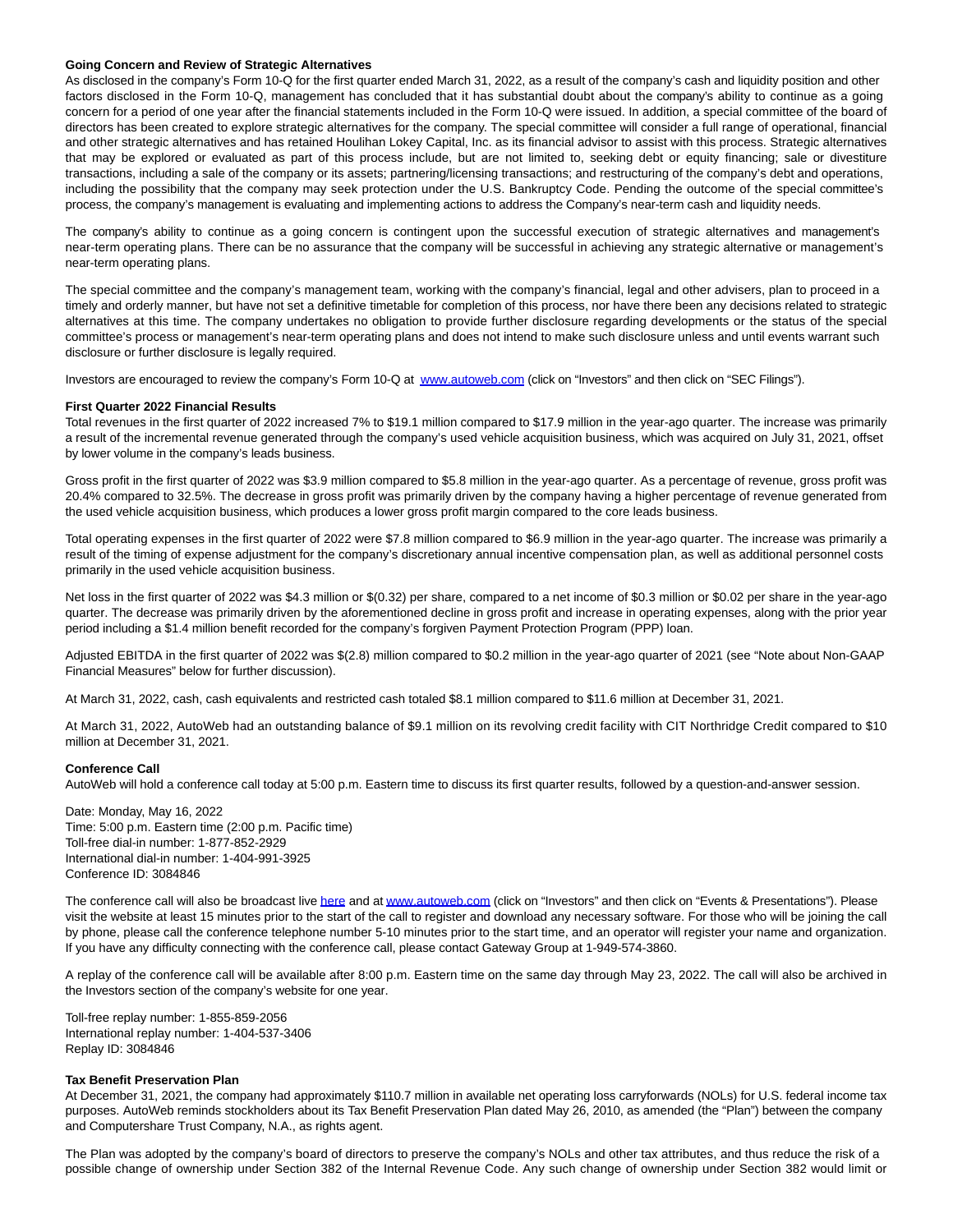eliminate the ability of the company to use its existing NOLs for federal income tax purposes. In general, an ownership change will occur if the company's 5% shareholders, for purposes of Section 382, collectively increase their ownership in the company by an aggregate of more than 50 percentage points over a rolling three-year period. The Plan is designed to reduce the likelihood that the company experiences such an ownership change by discouraging any person or group from becoming a new 5% shareholder under Section 382. Rights issued under the Plan could be triggered upon the acquisition by any person or group of 4.9% or more of the company's outstanding common stock and could result in substantial dilution of the acquirer's percentage ownership in the company. There is no guarantee that the Plan will achieve the objective of preserving the value of the company's NOLs.

As of March 31, 2022, there were 14,051,149 shares of the company's common stock, \$0.001 par value, outstanding. Persons or groups considering the acquisition of shares of beneficial ownership of the company's common stock should first evaluate their percentage ownership based on this revised outstanding share number to ensure that the acquisition of shares does not result in beneficial ownership of 4.9% or more of outstanding shares. For more information about the Plan, please visit [investor.autoweb.com/financial-information/tax.](https://www.globenewswire.com/Tracker?data=OeIgOyxN3-ZWO7RUzxbhToUPNbLKBhlALiObRczlkiLfTCZdmaogpcu3sw0-suxD9SJKMDAC51tke4LaKrlRX48_YZ7I6wdx7YXS_U3MXUWs25sOfEoWC0-alH-CqD1JU33szqjl98Oegn605AOWIMnblIgpYNK__yNWwGnbQC4=)

#### **About AutoWeb, Inc.**

AutoWeb, Inc. provides high-quality consumer leads, clicks and associated marketing services to automotive dealers and manufacturers throughout the United States. The company also provides consumers with robust and original online automotive content to help them make informed car-buying decisions. The company pioneered the automotive Internet in 1995 and has since helped tens of millions of automotive consumers research vehicles; connected thousands of dealers nationwide with motivated car buyers; and has helped every major automaker market its brand online.

Investors and other interested parties can receive AutoWeb news alerts and special event invitations by accessing the online registration form at [http://investor.autoweb.com/alerts.cfm.](https://www.globenewswire.com/Tracker?data=gQ9qKMbbpmlAf92_6ngC2LX8iuUCT5EJ_obVZm8Sho6NfC17SUxwhYaFPTvoSNIYFbTBOLxvIJm79zW4ME1dAMuifrlcDz-rg6Vf7cjQmlth8DXkCyxPVUgQJikWA6HVJl6T8zot9DqKvNXiYjgOjQ==)

#### **Note about Non-GAAP Financial Measures**

AutoWeb has disclosed Adjusted EBITDA in this press release, which is a non-GAAP financial measure as defined by SEC Regulation G. The company defines Adjusted EBITDA as net loss before interest, taxes, depreciation, amortization, non-cash stock-based compensation, non-cash gains or losses, and other extraordinary items. A table providing a reconciliation of Adjusted EBITDA is included at the end of this press release.

The company's management believes that presenting Adjusted EBITDA provides useful information to investors regarding the underlying business trends and performance of the company's ongoing operations, as well as providing for more consistent period-over-period comparisons. This non-GAAP measure assists management in its operational and financial decision-making and monitoring the company's performance. In addition, we use Adjusted EBITDA as a measure for determining incentive compensation targets. Adjusted EBITDA is used in addition to and in conjunction with results presented in accordance with GAAP and should not be relied upon to the exclusion of GAAP financial measures. Management strongly encourages investors to review the company's consolidated financial statements in their entirety and to not rely on any single financial measure.

#### **Forward-Looking Statements Disclaimer**

The statements contained in this press release or that may be made during the conference call described above that are not historical facts are forward-looking statements under the federal securities laws. Words such as "anticipates," "could," "may," "estimates," "expects," "projects," "intends," "pending," "plans," "believes," "will" and words or phrases of similar substance, or the negative of those words, used in connection with any discussion of future operations, financial performance, plans, events, trends or circumstances can be used to identify some, but not all, forward-looking statements. In particular, statements regarding plans, expectations and opportunities, new product expectations and capabilities, projections, statements regarding future events, and our outlook regarding our performance and growth are forward-looking statements. These forward-looking statements, including, that (i) the company continues to believe in the underlying long-term value of its platform and will work tirelessly in its efforts to guide the business through these difficult times; and (ii) strategic alternatives that may be explored or evaluated as part of the company's special committee process include, but are not limited to seeking debt or equity financing; sale or divestiture transactions, including a sale of the company or its assets; partnering/licensing transactions; and restructuring of the company's debt and operations, including the possibility that the company may seek protection under the U.S. Bankruptcy Code, are not guarantees of future performance, results, or outcomes and involve assumptions and risks and uncertainties that are difficult to predict. Actual outcomes and results may differ materially from what is expressed in, or implied by, these forwardlooking statements. AutoWeb undertakes no obligation to update publicly any forward-looking statements, whether as a result of new information, future events or otherwise. Among the important factors that could cause actual results or outcomes to differ materially from those expressed in, or implied by, the forward-looking statements are changes in general economic conditions; the financial condition of automobile manufacturers and dealers; disruptions in automobile production; changes in fuel prices; the economic impact of natural or human-caused disasters, including extreme weather, civil and political unrest, and armed hostilities; failure of our internet security measures; dealer attrition; pressure on dealer fees; increased or unexpected competition; the failure of new products and services to meet expectations; failure to retain key employees or attract and integrate new employees; actual costs and expenses exceeding charges taken by AutoWeb; changes in laws and regulations; costs of legal matters, including, defending lawsuits and undertaking investigations and related matters; and other matters disclosed in AutoWeb's filings with the Securities and Exchange Commission. Investors are strongly encouraged to review the company's Annual Report on Form 10-K for the year ended December 31, 2021 and Quarterly Report on Form 10-Q for the quarter ended March 31, 2022, including the factors discussed under the "Risk Factors" heading in the Form 10-K and Form 10-Q, and other filings with the Securities and Exchange Commission for a discussion of risks and uncertainties that could affect the business, operating results or financial condition of AutoWeb and the market price of the company's stock.

#### **Company Contact**

Carlton Hamer Chief Financial Officer 949-225-4528 [carlton.hamer@autoweb.com](https://www.globenewswire.com/Tracker?data=Iw-VAM9ikMbeTBj9nJQDUbAEVNnmqEVt7dkYiHnzOCJs7eDOh9C_rEt38b0KojFX2gD02xOxTn_89wi-uWMq2LIf24St1GdjNOVGaWg5vE0=)

**Investor Relations Contact:** Cody Cree Gateway Group, Inc. 949-574-3860 [AUTO@gatewayir.com](https://www.globenewswire.com/Tracker?data=w6Lq1I2T1DlxnI06yejk0HOCp5ARxV2gqybZwn-RtBkhG6FyqvnnAwJSeLiNx9a_0bsKB-H3Qgngs1LYcaDA_-dgDypYU0k9b6JQ3LIDF0A=)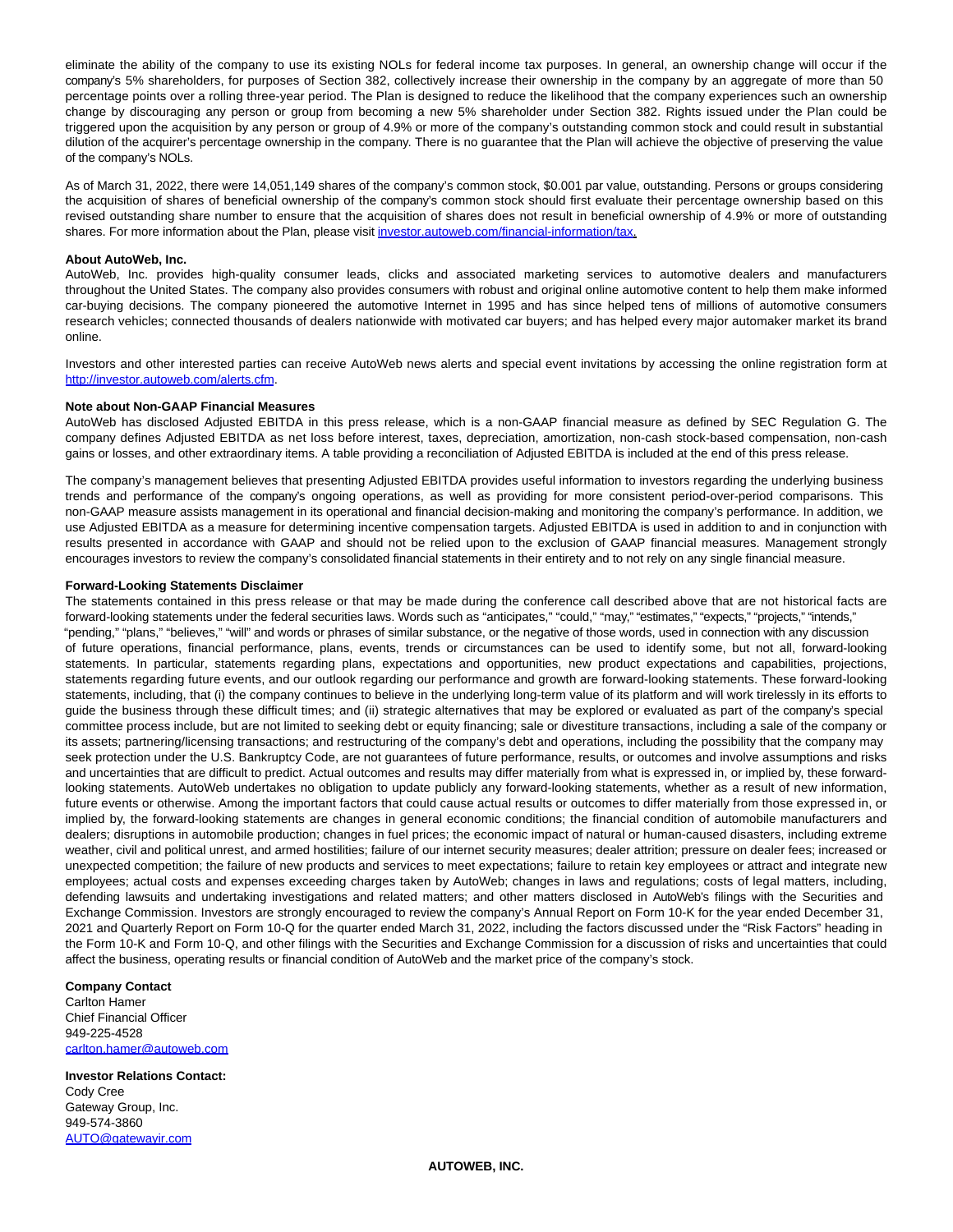## **UNAUDITED CONDENSED CONSOLIDATED BALANCE SHEETS**

**(Amounts in thousands, except share data)**

|                                                                                                                                             |    | March 31<br>2022 |    | December 31,<br>2021 |  |
|---------------------------------------------------------------------------------------------------------------------------------------------|----|------------------|----|----------------------|--|
| <b>ASSETS</b>                                                                                                                               |    | (Unaudited)      |    |                      |  |
| Current assets:                                                                                                                             |    |                  |    |                      |  |
| Cash and cash equivalents                                                                                                                   | \$ | 3.792            | \$ | 7,315                |  |
| Restricted cash                                                                                                                             |    | 4,317            |    | 4,314                |  |
| Accounts receivable, net of allowances for bad debts and customer credits                                                                   |    |                  |    |                      |  |
| of \$49 and \$101 at March 31, 2022 and December 31, 2021, respectively                                                                     |    | 10,881           |    | 11,433               |  |
| Vehicle inventory                                                                                                                           |    | 480              |    | 1,076                |  |
| Prepaid expenses and other current assets                                                                                                   |    | 631              |    | 998                  |  |
| Total current assets                                                                                                                        |    | 20,101           |    | 25,136               |  |
| Property and equipment, net                                                                                                                 |    | 3,900            |    | 3,853                |  |
| Right-of-use assets                                                                                                                         |    | 1,822            |    | 1,993                |  |
| Intangibles assets, net                                                                                                                     |    | 3,340            |    | 3,634                |  |
| Other assets                                                                                                                                |    | 474              |    | 516                  |  |
| <b>Total assets</b>                                                                                                                         | \$ | 29,637           | \$ | 35,132               |  |
| <b>LIABILITIES AND STOCKHOLDERS' EQUITY</b>                                                                                                 |    |                  |    |                      |  |
| Current liabilities:                                                                                                                        |    |                  |    |                      |  |
| Accounts payable                                                                                                                            | \$ | 7,249            | \$ | 7,705                |  |
| Borrowings under revolving credit facility                                                                                                  |    | 9,108            |    | 10,001               |  |
| Accrued employee-related benefits                                                                                                           |    | 1,517            |    | 1,782                |  |
| Other accrued expenses and other current liabilities                                                                                        |    | 717              |    | 610                  |  |
| Current portion of lease liabilities                                                                                                        |    | 729              |    | 781                  |  |
| Current portion of financing debt                                                                                                           |    | 48               |    | 64                   |  |
| Total current liabilities                                                                                                                   |    | 19,368           |    | 20,943               |  |
| Lease liabilities, net of current portion                                                                                                   |    | 1,303            |    | 1,432                |  |
| <b>Total liabilities</b>                                                                                                                    |    | 20,671           |    | 22,375               |  |
| Commitments and contingencies                                                                                                               |    |                  |    |                      |  |
| Stockholders' equity                                                                                                                        |    |                  |    |                      |  |
| * Preferred stock, \$0.001 par value; 11,445,187 shares authorized                                                                          |    |                  |    |                      |  |
| Series A Preferred stock, 2,000,000 shares authorized, none issued and outstanding at March 31,<br>2022 and December 31, 2021, respectively |    |                  |    |                      |  |
| * Common stock, \$0.001 par value; 55,000,000 shares authorized;                                                                            |    |                  |    |                      |  |
| 14,051,149 and 13,489,482 shares issued and outstanding at March 31, 2022 and December 31,<br>2021, respectively                            |    | 14               |    | 13                   |  |
| Additional paid-in capital                                                                                                                  |    | 368,683          |    | 368,168              |  |
| Accumulated deficit                                                                                                                         |    | (359, 731)       |    | (355, 424)           |  |
| Total stockholders' equity                                                                                                                  |    | 8,966            |    | 12,757               |  |
| Total liabilities, minority interest and stockholders' equity                                                                               | \$ | 29,637           | \$ | 35,132               |  |
|                                                                                                                                             |    |                  |    |                      |  |

# **AUTOWEB, INC.**

# **UNAUDITED CONDENSED CONSOLIDATED STATEMENTS OF OPERATIONS**

**(Amounts in thousands, except share and per share data)**

|                     | <b>Three Months Ended</b><br>March 31, |   |                          |
|---------------------|----------------------------------------|---|--------------------------|
|                     | 2022                                   |   | 2021                     |
| Revenues:           |                                        |   |                          |
| Lead generation     | \$<br>10,576                           | S | 14,186                   |
| Digital advertising | 4,137                                  |   | 3,694                    |
| Used vehicle sales  | 4,351                                  |   | $\overline{\phantom{a}}$ |
| Total revenues      | 19,064                                 |   | 17,880                   |
| Cost of revenues:   |                                        |   |                          |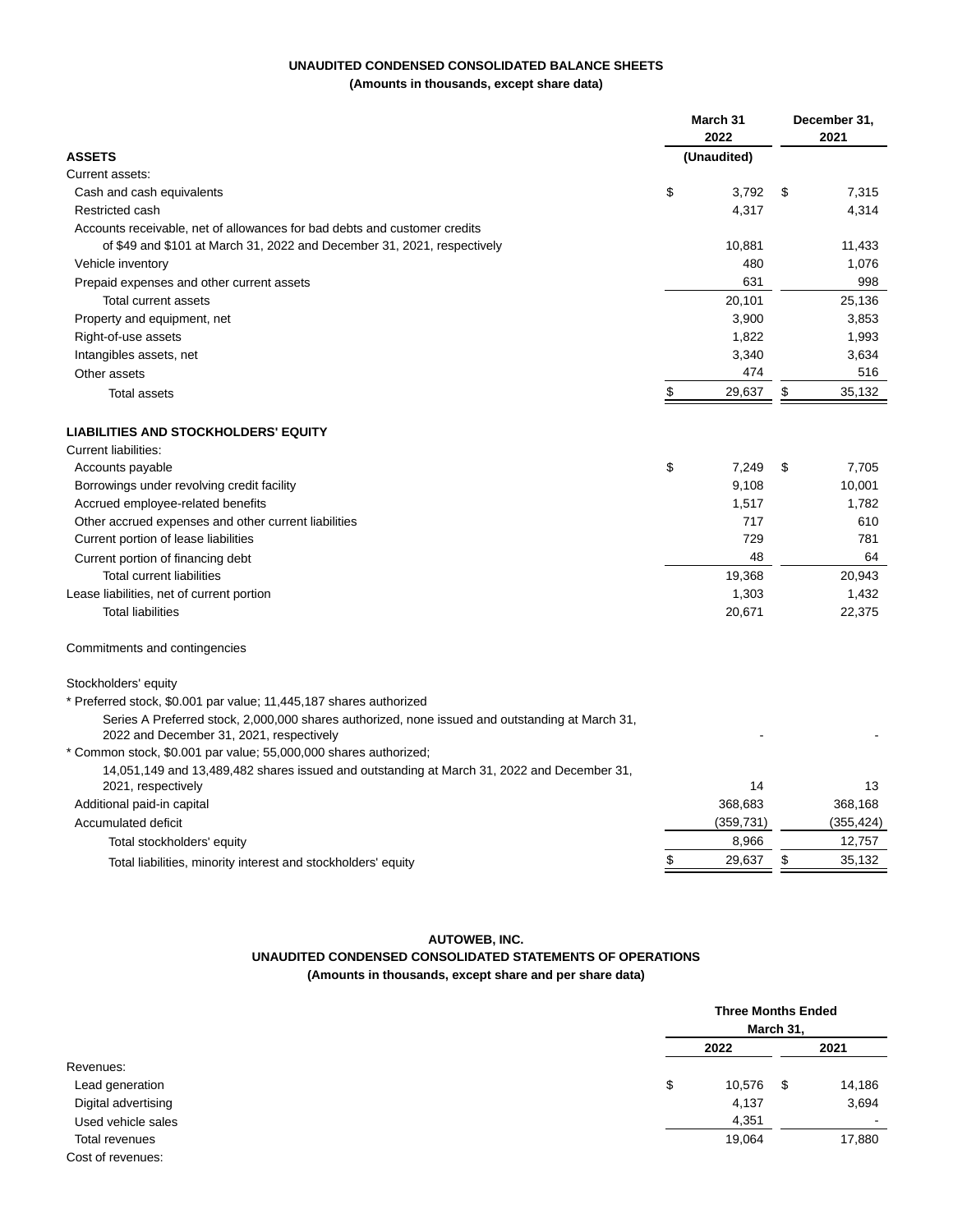| Cost of revenues - lead generation and digital advertising<br>Cost of revenues - used vehicles | 10,954<br>4,206 | 12,071     |
|------------------------------------------------------------------------------------------------|-----------------|------------|
| Total cost of revenues                                                                         | 15,160          | 12,071     |
| Gross profit                                                                                   | 3,904           | 5,809      |
| <b>Operating Expenses</b>                                                                      |                 |            |
| Sales and marketing                                                                            | 2,650           | 2,200      |
| Technology support                                                                             | 1,533           | 1,367      |
| General and administrative                                                                     | 3,562           | 3,132      |
| Depreciation and amortization                                                                  | 65              | 204        |
| Total operating expenses                                                                       | 7,810           | 6,903      |
| Operating loss                                                                                 | (3,906)         | (1,094)    |
| Interest and other (expense) income:                                                           |                 |            |
| Interest (expense) income, net                                                                 | (266)           | (251)      |
| Other income                                                                                   | (9)             | 1,655      |
| Gain (loss) before income tax provision                                                        | (4, 181)        | 310        |
| Income taxes provision                                                                         | 126             |            |
| Net income (loss)                                                                              | (4, 307)<br>\$  | 310<br>\$  |
|                                                                                                |                 |            |
| Basic and diluted loss per share:                                                              |                 |            |
| Basic loss per common share                                                                    | (0.32)<br>\$    | 0.02<br>\$ |
| Diluted loss per common share                                                                  | \$<br>(0.32)    | 0.02<br>\$ |
| Shares used in computing net loss per share:                                                   |                 |            |
| Basic                                                                                          | 13,295          | 13,177     |
| <b>Diluted</b>                                                                                 | 13,295          | 13,317     |
|                                                                                                |                 |            |

# **AUTOWEB, INC.**

# **UNAUDITED CONDENSED CONSOLIDATED STATEMENTS OF CASH FLOWS**

**(amounts in thousands)**

|                                                                                      | Three Months Ended March 31, |           |  |
|--------------------------------------------------------------------------------------|------------------------------|-----------|--|
|                                                                                      | 2022                         | 2021      |  |
| Cash flows from operating activities:                                                |                              |           |  |
| Net (loss) income                                                                    | (4,307)                      | 310       |  |
| Adjustments to reconcile net income (loss) to net cash used in operating activities: |                              |           |  |
| Depreciation and amortization                                                        | 569                          | 641       |  |
| Provision for bad debts and customer credits, net of recoveries                      | (33)                         | (40)      |  |
| Forgiveness of PPP Loan                                                              |                              | (1, 384)  |  |
| Share-based compensation                                                             | 516                          | 499       |  |
| Amortization of Right-of-use assets                                                  | 241                          | 224       |  |
| Deferred income taxes                                                                | 110                          |           |  |
| Changes in assets and liabilities                                                    |                              |           |  |
| Accounts receivable                                                                  | 585                          | 79        |  |
| Prepaid expenses and other current assets                                            | 367                          | 157       |  |
| Vehicle inventory                                                                    | 596                          |           |  |
| Other non-current assets                                                             | 42                           | 91        |  |
| Accounts payable                                                                     | (569)                        | 598       |  |
| Accrued expenses and other current liabilities                                       | (193)                        | (583)     |  |
| Lease Liabilities                                                                    | (251)                        | (242)     |  |
| Net cash (used in) provided by operating activities                                  | (2, 327)                     | 350       |  |
| Cash flows from investing activities:                                                |                              |           |  |
| Purchases of property and equipment                                                  | (209)                        | (66)      |  |
| Purchase of intangible asset                                                         | (75)                         |           |  |
| Net cash used in provided by investing activities                                    | (284)                        | (66)      |  |
| Cash flows from financing activities:                                                |                              |           |  |
| Borrowings under CNC credit facility                                                 | 18,627                       | 18,144    |  |
| Payments under CNC credit facility                                                   | (19, 520)                    | (18, 121) |  |
|                                                                                      |                              |           |  |